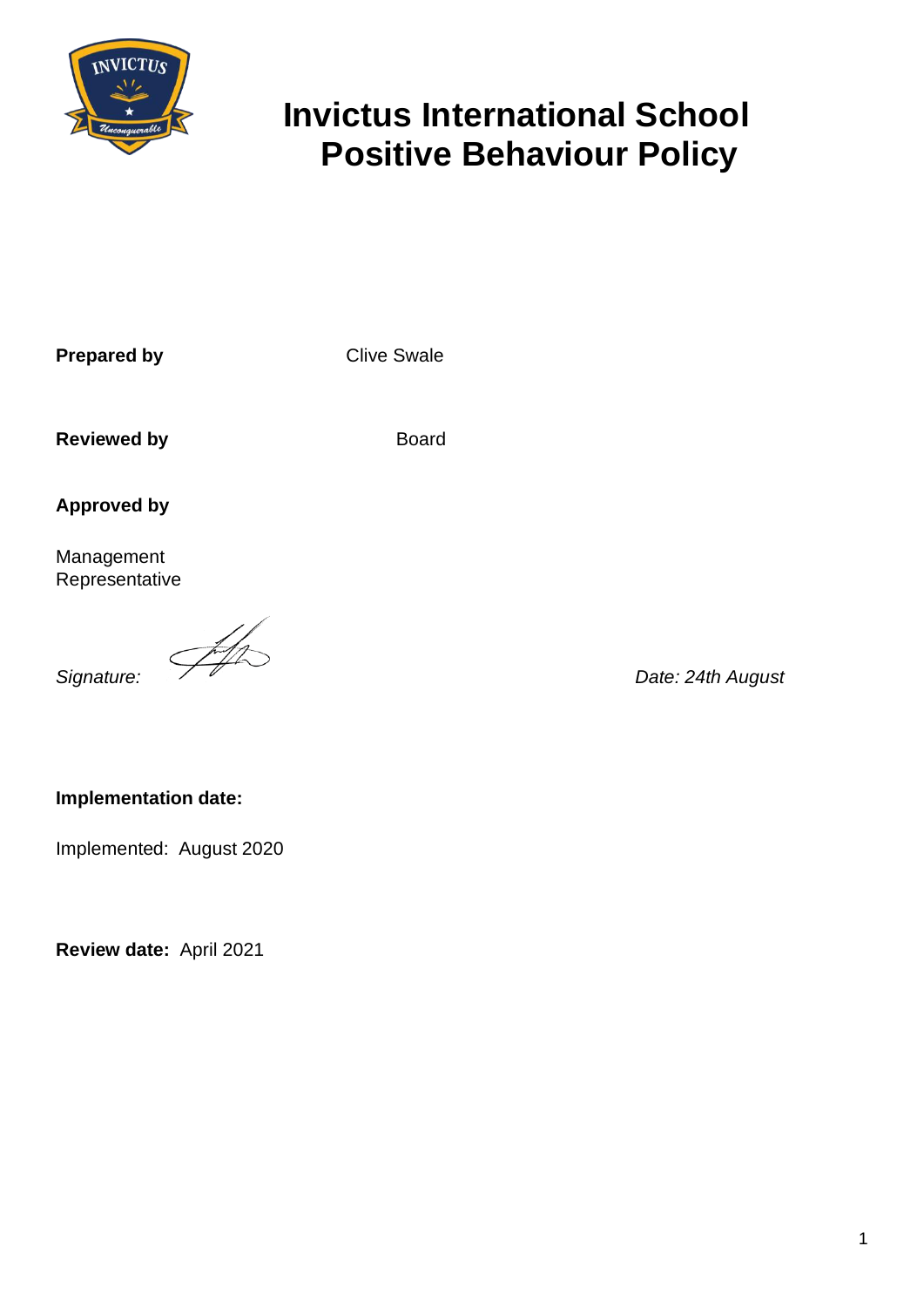# **1. AIMS**

The broad aim of the Positive Behaviour Policy is to ensure that the individuality of each child is accommodated while acknowledging the right of each child to an education in a relatively disruption free environment. We believe that rewarding positive behaviour is more powerful than negativity in achieving an encouraging response. This means that there is greater emphasis on rewards rather than sanctions or punishments: although sometimes sanctions are necessary. 2. We recognise that the school has a critical role to play in developing self-discipline in students. We aim to establish acceptable patterns of behaviour and to encourage students to develop a sense of responsibility, self-respect, and a respect for other people, property and the environment.

The primary focus at Invictus International School is on the academic success of every student. We seek to build within each child a love of learning, a sense of responsibility, self-discipline, a positive selfimage, and respect for others. Students are expected to make positive behavior choices that promote their safety, the safety of others, and a productive learning environment.

# **2. PHILOSOPHY**

School discipline is a collaborative effort by the parents, guardians, students, and staff. The focus of the Invictus International School Discipline Policy is to promote positive behavior choices by recognizing students who engage in consistent positive behavior. However, mistakes are a natural part of growth. We help students reflect on errors in judgment and behavior and support them in learning how to make better decisions. We teach and model positive behavior including listening, cooperation, and mutual respect. We encourage students to make independent decisions and act responsibly towards others and with property. When this occurs, we believe that a very positive and productive learning environment will result, enabling students to strive for excellence.

# **3. STUDENT STANDARDS OF BEHAVIOR**

Appropriate behaviour is any behaviour which encourages and maintains the good order and conduct of the school. Positive behaviour ensures children feel safe, celebrated, secure and welcome as a member of our school community and the wider community.

Overall responsibility for maintaining positive discipline throughout the school lies with the Principal. The Principal will monitor and take action to maintain high levels of positive discipline at all times.

In order to show respect, maintain safety, and focus on learning, I will:

- 1. Follow directions the first time.
- 2. Speak using polite language, volume, and tone.
- 3. Keep hands, feet, and objects to myself.
- 4. Be where I am supposed to be.

<sup>9 144</sup>C, Preah Norodom Boulevard (41), Sangkat Tonle Bassac, Khan Chamkarmon, Phnom Penh, Cambodia 092 222 868 info@invictus.com.kh www.cambodia.invictus.school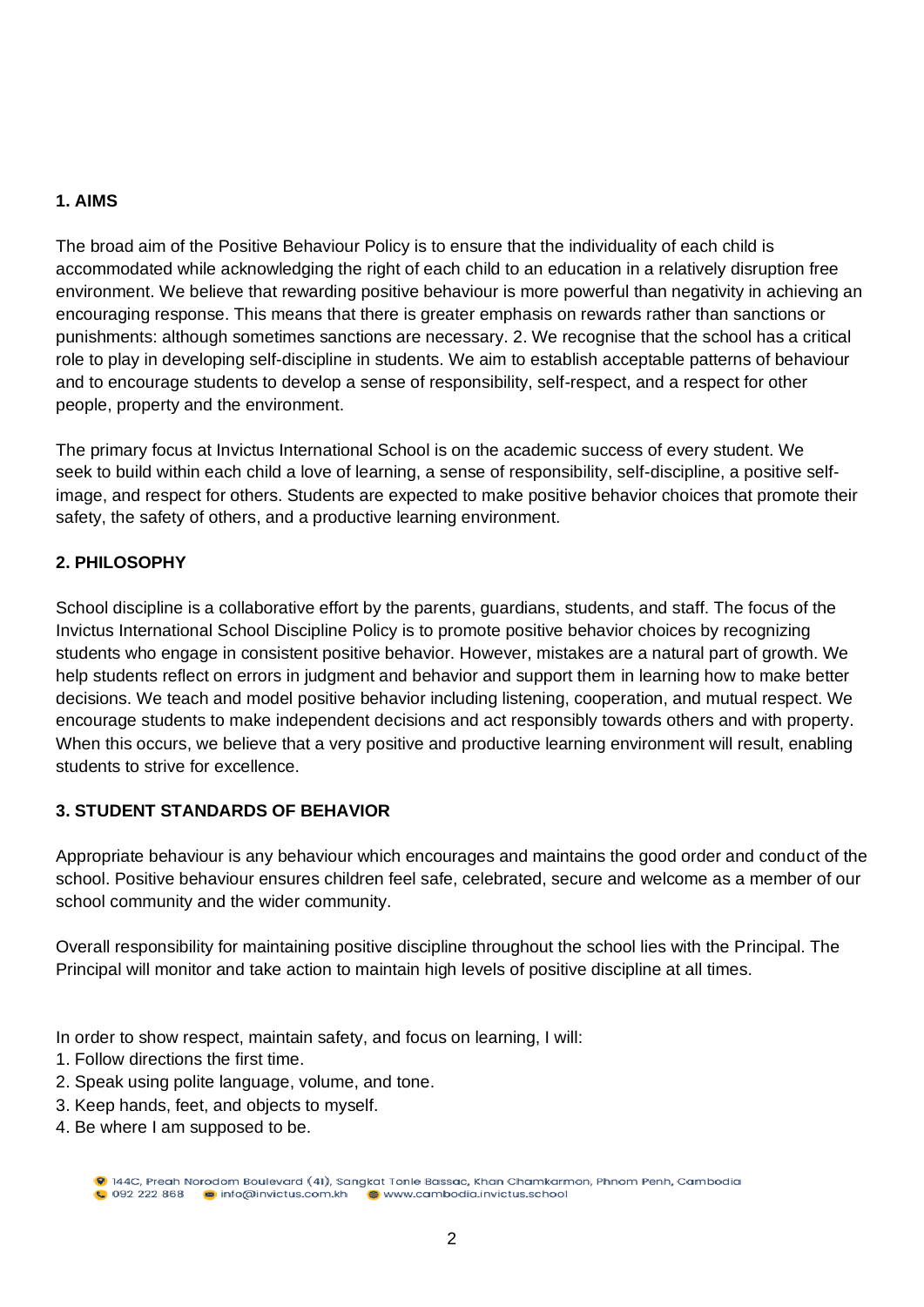- 5. Take care of school property and personal belongings.
- 6. Walk quietly in the hallways so I do not disturb other classes.

# **4. ROLES**

# **The Role of the Subject Teacher and Class Teacher/ Homeroom Tutor**

The concept of promoting positive behaviour should be based upon an empowering approach, which nurtures a culture of self-discipline among children, rather than behaviour which is tailored to please adults. An atmosphere of cooperation and mutual respect should be created as part of the philosophy of the school. The Secondary Schools (staff and students) will agree to the Invictus International School code of conduct. All adults, through their interactions with children, should use communication strategies which foster co-operation, respect, tolerance and encouragement. The Class Teacher and Homeroom Tutor's example is key in developing and nurturing supportive, caring, positive and interpersonal relationships with students. Both have a responsibility to:

- 1. Have high expectations of the children at all times.
- 2. Adopt appropriate teaching strategies to enable all students to achieve their potential.
- 3. Match the curriculum to the abilities, aptitudes and needs of the child: this will reduce boredom and promote positive behaviour.
- 4. Ensure that there is a high level of supervision at all times.
- 5. Implement the Reward/ Sanction system in a fair and consistent manner.
- 6. Keep an electronic (Engage) record of all incidents, alerting key staff and parents where necessary.
- 7. Keep an electronic (Engage) record of all positive commendations and achievements.
- 8. Identify early behaviour difficulties exhibited by students; seek support from the Form Tutor, Head of Year and the Pastoral Deputy Head and, if necessary, outside agencies and follow agreed procedure.
- 9. Liaise with colleagues to seek/ give advice and try to establish the cause of any inappropriate behaviour.

10. Foster a mutually respectful relationship with students and staff

# **The Role of the Parents**

Parents are the prime educators of their children. Behaviour demonstrated at home influences our young learners the most. It is in the home that respect for others and the basis of selfdiscipline is acquired. Parents are partners in the education of their children and foster positive behaviour by:

- Making children aware of appropriate behaviour.
- Encouraging independence and self-discipline.
- Showing an interest in everything their child does at school.
- Supporting the school in the implementation of this policy.
- Being aware of school rules, expectations and sanctions.
- To maintain regular communication with the school.

# **The Role of the Student**

Our students are expected to:

<sup>9 144</sup>C, Preah Norodom Boulevard (41), Sangkat Tonle Bassac, Khan Chamkarmon, Phnom Penh, Cambodia 0 092 222 868 info@invictus.com.kh www.cambodia.invictus.school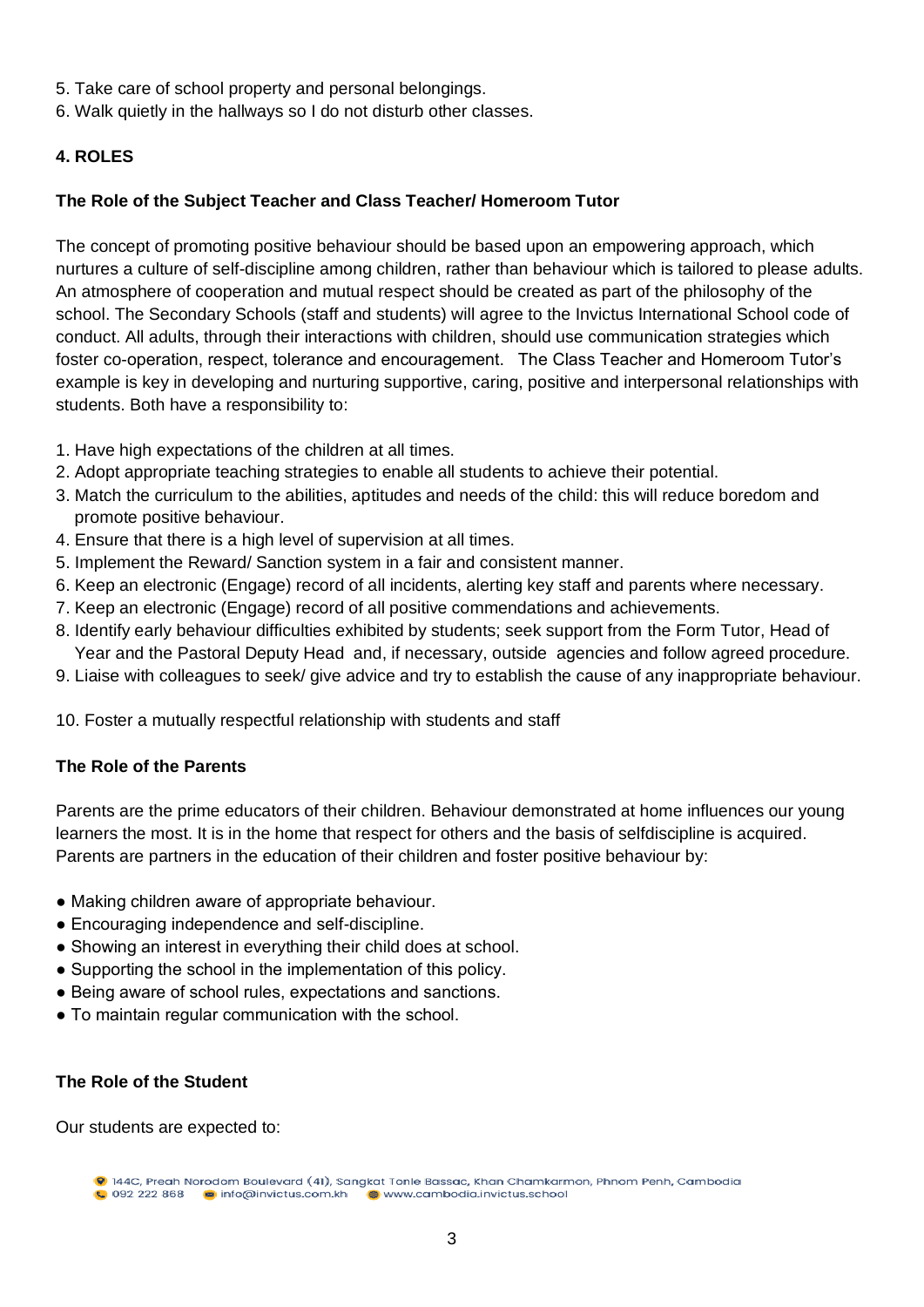- To do their best.
- Come to school prepared and ready to engage in the learning process.
- Accept responsibility for their own learning where age appropriate.
- Respect the rights of teachers to teach, and of children to learn.
- Attend punctually and in correct uniform with homework completed and all necessary equipment for their lessons.
- Deal with conflict in an appropriately non-aggressive manner.
- Respond positively to correction and advice.
- Treat peers and adults with respect.
- Respect the school environment and the property of others.
- Adhere to school rules.
- Consider the effects of their actions on others.

# **3. REWARDS**

Outstanding academic work or an excellent approach to learning will be publicly recognised: weekly assembly is the venue for awarding attainment and effort prizes resulting from progress reviews and examination results. Speech Day prizes include accolades for academic, sporting, extra-curricular merit and for contribution to School life.

Central to our rewards system, as a daily occurrence, teachers award Commendations for attitude to learning and for achievement in academic work, extra-curricular activities or for a positive contribution to school life. House Points are given and the commendation is highlighted into students' planners and entered onto the student record (in Engage). It is important to realise that all students can acquire commendations, regardless of ability. All House points and commendations for academic, sporting and community effort or achievement are tallied and contribute to the annual House Trophy, to be awarded at the end of the school year.

# **5. SANCTIONS**

While most students consistently observe these standards and behave safely and appropriately, there are times when misbehavior warrants intervention and consequences. Teachers and other staff use a variety of classroom and behavior management strategies to address such behavior. When these strategies are not successful in changing that behavior and/or serious incidents occur, it is necessary for additional action to be taken. The following pages outline those disciplinary actions.

Please Note: Careful consideration is given to individual situations, so that the school's response to the student is appropriate. Consequences may be increased in cases of repeat offenses. Suspensions will be considered when behavior is disruptive and detrimental to the operation of the school

9 144C, Preah Norodom Boulevard (41), Sangkat Tonle Bassac, Khan Chamkarmon, Phnom Penh, Cambodia **0** 092 222 868 info@invictus.com.kh www.cambodia.invictus.school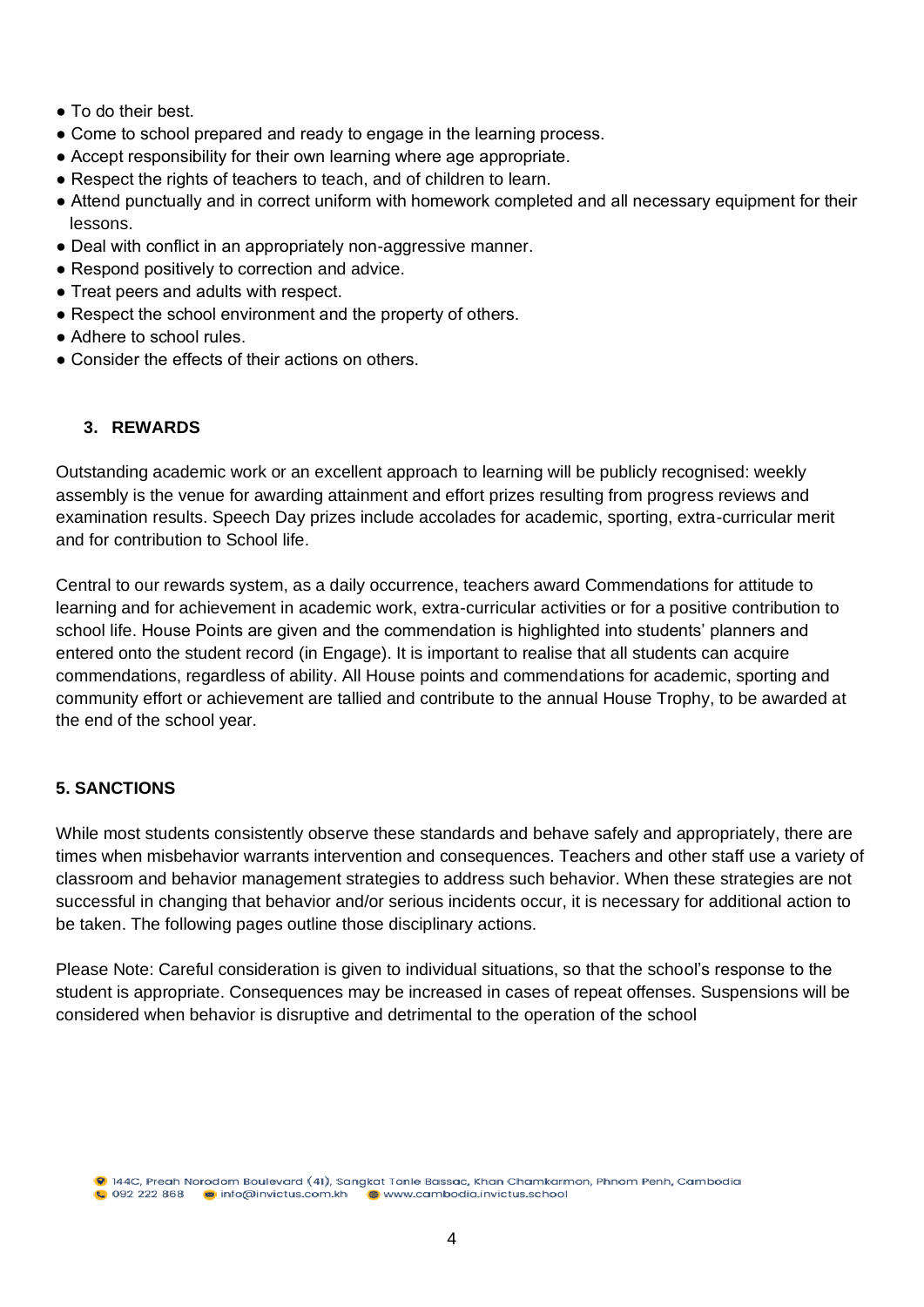# **6. DESCRIPTION OF BEHAVIOUR EXPECTATIONS**

# **Classroom Behavior**

Students are expected to listen and follow all teacher directions.

Possible consequences: Staff/student conference, removal from situation, referral to the administration, parent/guardian notification, parent/guardian meeting, loss of recess privileges, in-school suspension, suspension recommendation for expulsion.

## **Behavior in Halls**

Students are to walk quietly in an orderly fashion through the halls at all times. This quiet will be respected during the instructional school day and with consideration for others who are working.

Possible consequences: Staff/student conference, removal from situation, referral to the administration, parent/guardian notification, parent/guardian meeting, loss of recess privileges, in-school suspension, suspension

## **Behavior in Restrooms**

Students are expected to respect the rights of others and act responsibly in restrooms. Any misuse of towels, toilet paper, soap, defacing of restroom facilities, and the like, constitutes destruction of property.

Possible consequences: Staff/student conference, loss of independent restroom privileges, supervised restroom visits, referral to the administration, fines for damages, loss of recess privileges, parent/guardian contact, parent/guardian meeting, in-school suspension, suspension

#### **Behavior During Lunch**

During lunch the classroom should be a safe, comfortable, inviting, and clean environment where all interactions between students and adults are respectful. Students are expected to follow directions the first time they are given. They must keep voices low while enjoying their lunch, stay seated unless given permission to move by an adult, keep their eating space clean, and practice good manners. For health reasons, children are not allowed to share food of any kind with others.

Possible Consequences: Verbal warning, move to an assigned seat, exclusion from the having lunch in classroom, parent/guardian meeting, loss of recess privileges

#### **Behavior on Playgrounds/Recess**

The playground should be a safe, pleasant, friendly environment where all interactions between students and adults are respectful. Students are expected to follow directions the first time they are given. They must walk in an orderly fashion to the playground, use the equipment responsibly, show respect for others by using appropriate language and leave the playground only when permission is given by an adult in charge.

Possible Consequences: Verbal warning, recess privileges contained to an assigned area, staff/student conference, removal from situation, referral to the administration, parent/guardian notification, parent/guardian meeting, loss of recess privileges, in-school suspension, suspension

#### **Behavior on Bus**

Please refer to the Invictus School Bus Policy

<sup>9 144</sup>C, Preah Norodom Boulevard (41), Sangkat Tonle Bassac, Khan Chamkarmon, Phnom Penh, Cambodia 0 092 222 868 info@invictus.com.kh www.cambodia.invictus.school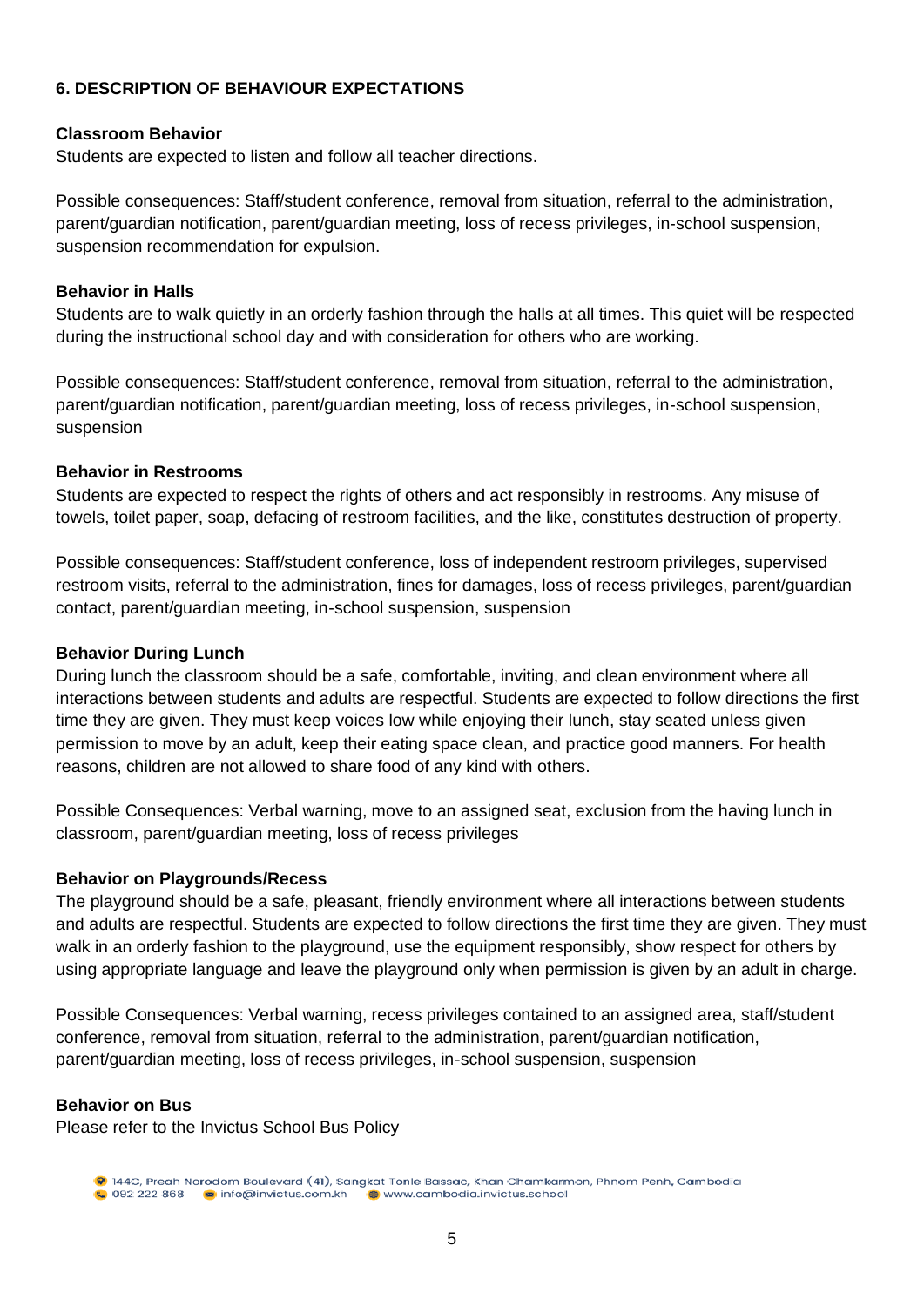# **Behavior During School Sponsored Activities/Field Trips**

Students are expected to conduct themselves in a respectful and responsible manner during school sponsored activities, programs and field trips. Behavioral expectations are consistent with school policies.

Possible Consequences: Staff/student conference, removal from activity, referral to the administration, parent/guardian notification, loss of recess privileges, in-school suspension, exclusion from future activities, suspension

# **Excessive Tardiness, Truancy, Leaving School Without Permission**

Students must be on time for school and in their classrooms by 8:30 a.m.; missing the bus and oversleeping are not excused reasons for being late to school. Students are to remain on school grounds in their scheduled classroom locations unless written permission for early dismissal has been provided to the school by a parent/guardian.

Possible Consequences: Parent/guardian notification, referral to the administration after three unexcused tardies within a marking period, verbal notification, written parent notification, parent/guardian conference at school, in-school suspension, referral to law enforcement

# **Dress**

Students are required to come dressed in a clean, properly fitted without holes or tears Invictus uniform. The requirements for Invictus School uniform are provided in the Invictus Student Handbook.

Possible Consequences: student given a uniform to borrow for the day, parent invoiced for a new uniform if student is often without the proper uniform

# **Fighting/Physical Aggression**

This includes: play fighting, pushing, wrestling, hitting, punching, shoving, kicking, slapping, spitting or throwing harmful objects, etc. involving two or more people. It is any form of physical confrontation.

Possible Consequences: Staff/student conference, removal from situation, referral to the administration, parent/guardian notification, parent/guardian meeting, loss of recess privileges, in-school suspension, suspension

# **Cheating or Plagiarism**

This is defined as using the work of others as your own.

Possible Consequence: Staff/student conference, no credit for the work, referral to the administration, parent/guardian notification, parent/guardian meeting, loss of recess privileges, in-school suspension, suspension

#### **Inappropriate Use of the Computer Systems**

Please refer to the Invictus Technology Acceptable Use Policy

#### **Incendiary Devices**

This is the possession of firecrackers, matches, lighters, caps or any other object which has potential to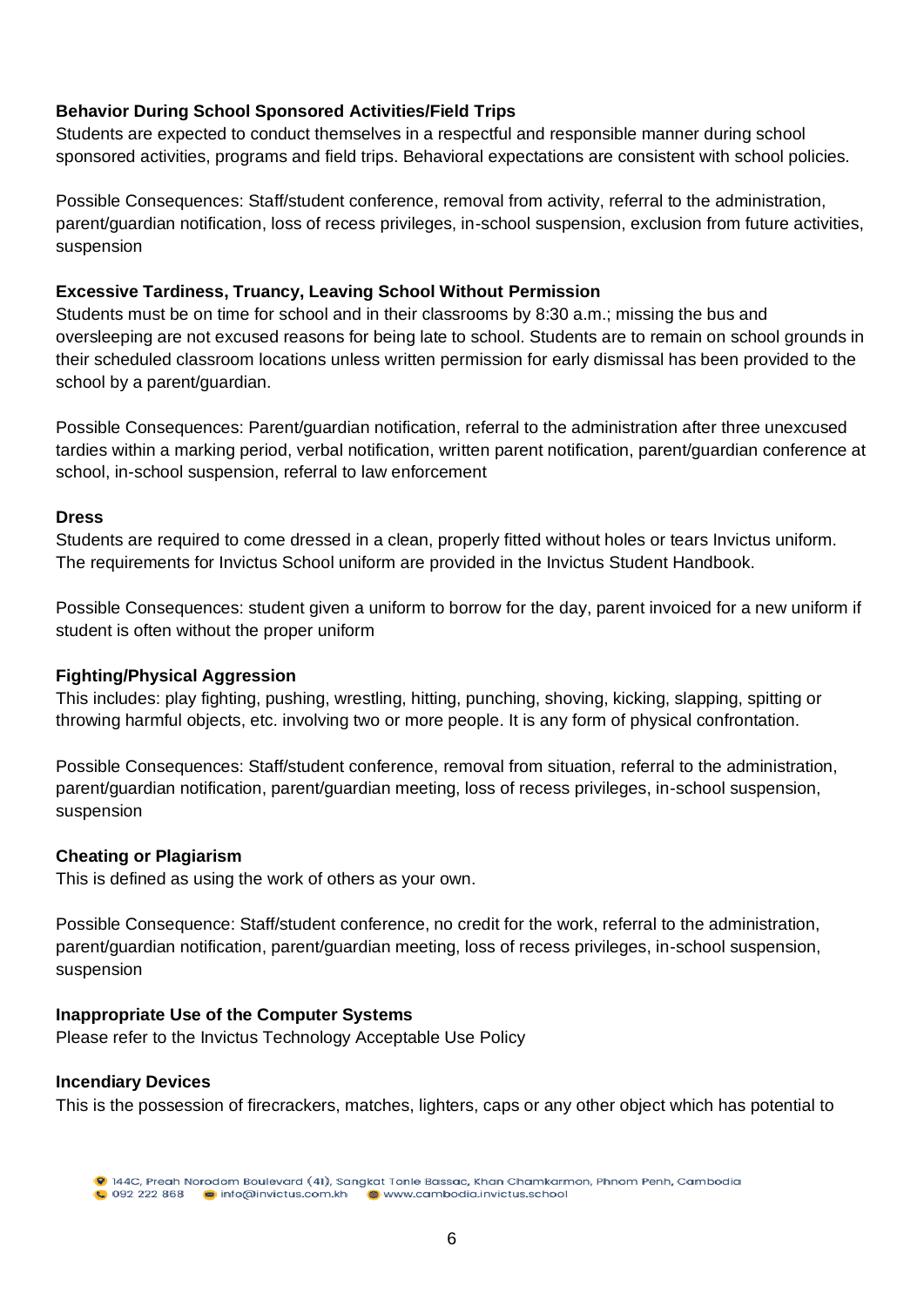start a fire.

Possible Consequences: Staff/student conference, confiscation of item, referral to the fire marshal or law enforcement, parent notification, parent/guardian meeting, loss of recess privileges, in-school suspension, suspension, recommendation for expulsion

#### **Physical Attack on Staff or Fellow Student**

This includes any aggressive physical battery on staff member or person. This includes any physical contact (hitting, touching angrily, pushing, shoving, kicking, biting, etc.,) in an aggressive manner with the intent to do harm.

Possible Consequences: Staff/student conference, referral to the administration, parent notification, parent/guardian meeting, in-school suspension, suspension, referral to law enforcement, recommendation for expulsion

#### **Threats and/or Verbal Abuse**

This includes any overt or implied verbal or physical threat. Examples include, but are not limited to, telling someone that you will hurt them whether in jest or as a serious suggestion, any conversation or discussion where you suggest action that will cause physical harm to someone, suggesting property destruction, and the like.

Possible Consequences: Staff/student conference, referral to the administration, parent notification, parent/guardian meeting, loss of recess privileges, in-school suspension, suspension, recommendation for expulsion

#### **Teasing, Verbal or Non-Verbal**

This includes name-calling, put downs, making fun of the way someone talks or walks, making fun of someone's clothing or customs. Non-verbal examples include making faces, drawing inappropriate pictures, poking or pointing, and inappropriate hand gestures.

Possible Consequences: Staff/student conference, referral to the administration, personal apology to student who was teased-- a letter of apology from the teaser must be signed by the teaser's parent(s) and returned to school the next day, loss of recess privileges, in-school suspension, suspension

#### **Malicious Pranks and Pseudo Threats**

This includes any act or substance used to cause disruption, panic, or an unsafe situation. This also includes deliberately misrepresenting substances as something they are not.

Possible Consequences: Staff/student conference, referral to the administration, parent notification, parent/guardian meeting, loss of recess privileges, in-school suspension, suspension, referral to the fire marshal or law enforcement, recommendation for expulsion

#### **Acts of Hate / Violence**

This is any act of hate/violence including, but not limited to, verbal abuse, slurs (including ethnic, religious,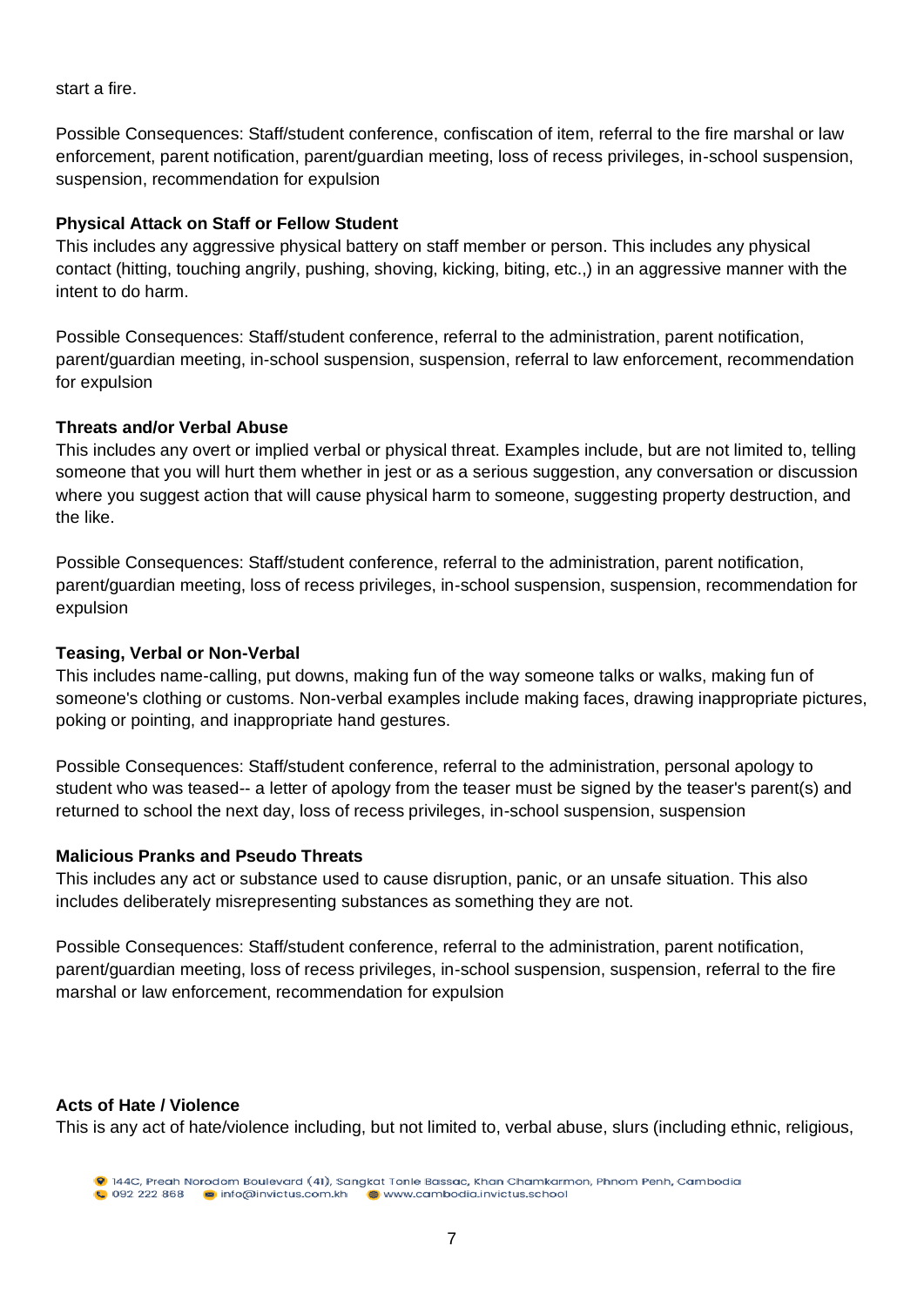or gender-based), threats, physical violence or conduct, vandalism or destruction of property directed against any person.

Possible Consequences: Referral to the administration, parent notification, parent/guardian meeting, loss of recess privileges, in-school suspension, suspension, referral to law enforcement, recommendation for expulsion

#### **Inappropriate Language/Gestures**

This is the use of profanity, obscene language, or gestures, which are not acceptable in school or on the school grounds. All students and staff are entitled to an environment free from profane, hateful, racist, prejudice or obscene language and gestures.

Possible Consequences: Staff/student conference, referral to the administration, parent notification, parent/guardian meeting, loss of recess privileges, in-school suspension, suspension

#### **Sexual Harassment**

Sexual harassment is defined as unwelcome advances, requests for sexual favors, and/or other inappropriate verbal, written, or physical conduct.

Possible Consequences: Referral to the administration, parent notification, parent/guardian meeting, loss of recess privileges, transfer to another class, in-school suspension, suspension, recommendation for expulsion

## **Theft/Extortion**

Extortion is an act of attempting to secure money, property, or favors through a threat or implied threat of physical or psychological harm.

Possible Consequences: Staff/student conference, referral to the administration, parent notification, parent/guardian meeting, return or replace the value of the item taken, loss of recess privileges, in-school suspension, suspension, referral to law enforcement, recommendation for expulsion

# **Theft/Burglary**

This is taking something, which does not belong to you. Students must demonstrate a respect for the property of others. Any found articles must be returned to the office or the rightful owner.

Possible Consequences: Staff/student conference, referral to the administration, parent notification, parent/guardian meeting, return or replace the value of the item taken, loss of recess privileges, in-school suspension, suspension, referral to law enforcement, full restitution.

#### **Insubordination/Disrespect**

This is willingly refusing to obey a lawful request of a staff member (e.g., principal, teacher, secretary, building service worker, bus driver, etc.). This includes not removing a hat when asked to do so, chewing gum when not allowed, bringing inappropriate items to school (all toys and games, to be returned only to an adult), or refusing to identify oneself.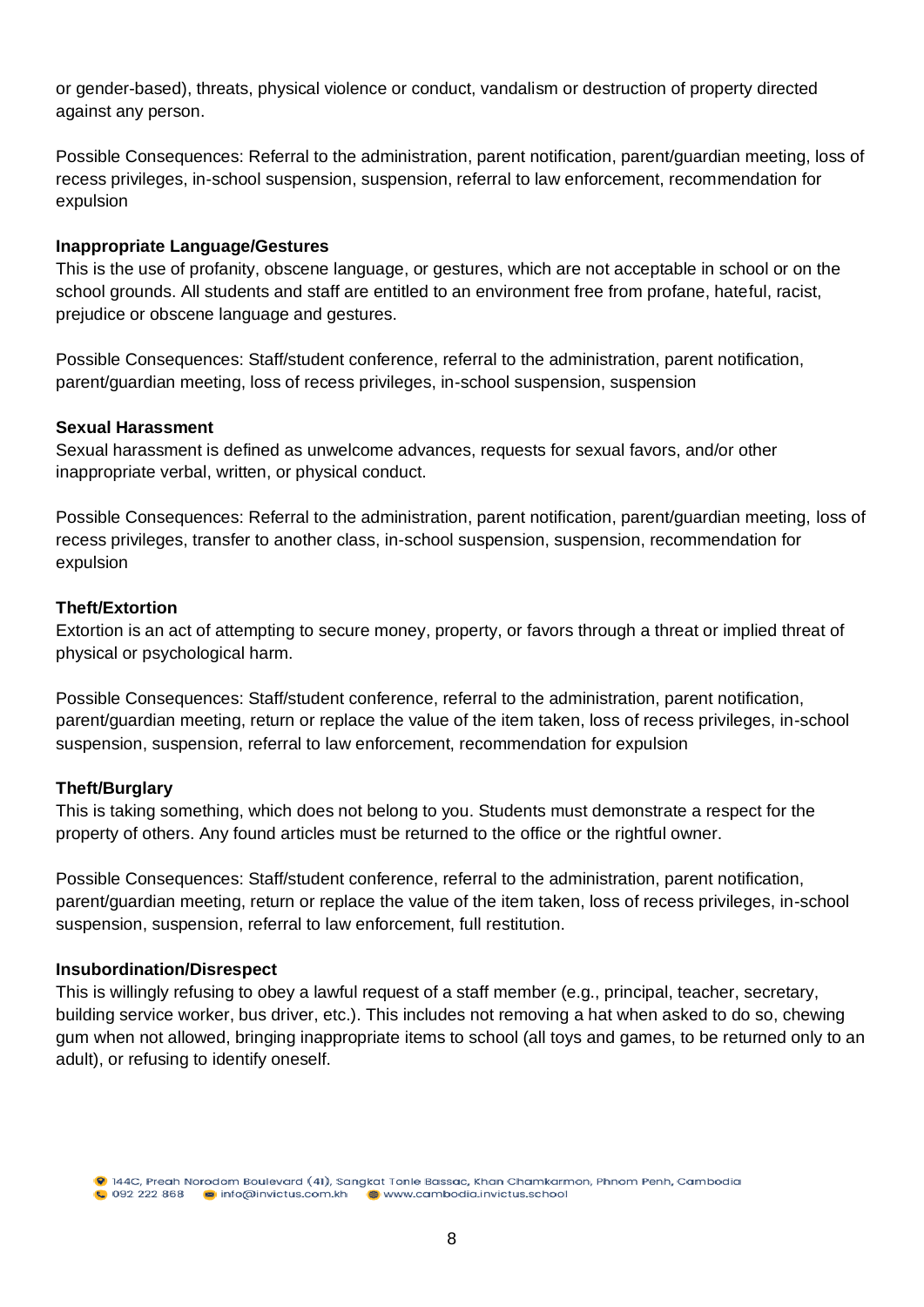Possible Consequences: Staff/student conference referral to the administration, parent notification, parent/guardian meeting, loss of recess privileges, detention, in-school suspension, suspension

# **Destruction of Property/Vandalism**

This includes breaking, damaging or defacing school or private property, including graffiti. This also includes misuse of materials or equipment that results in damage to school or personal property.

Possible Consequences: Staff/student conference, referral to the administration, parent notification, parent/guardian meeting, loss of recess privileges, in-school suspension, suspension, restitution, recommendation for expulsion, referral to law enforcement

# **False Fire Alarm**

False Fire Alarm is activating or causing the fire alarm to sound when there is no real evidence or sign of fire. Falsely reporting a fire endangers the safety of all.

Possible Consequences: Administration/student/parent/fire marshal conference, loss of recess privileges, in-school suspension, suspension, recommendation for expulsion

# **Weapons**

This is unauthorized storing, possessing, or carrying firearms, knives, or any other object (including lookalike or pretend weapons) which could be used as a weapon. This is a very serious offense and is strictly prohibited

Possible Consequences: Staff/student conference, confiscation of weapon, referral to the administration, parent notification,parent/guardian meeting, return or replace the value of the item taken, loss of recess privileges, in-school suspension, suspension, referral to law enforcement, recommendation for expulsion

# **Possession of Communication and Other Electronic Devices**

Cellular phones, watches with phone/text capabilities or personal radio devices are not allowed to used or worn during the school day. Laser pointers and other disruptive devices will be confiscated

Possible Consequences: Staff/student conference, confiscation of device for parent to pick up, parent notification, parent/guardian meeting, loss of recess privileges, in-school suspension, suspension

# **Possession and/or Trading/Selling of Non- School Related Items**

This includes students having personal toys, trading cards, dolls, IPODs, and other electronic gaming devices. The school is not responsible for the loss of these items. These items are not allowed in school and are best left at home.

Possible Consequences: Staff/student conference, referral to the administration, confiscation of device for parent to pick up, parent notification, parent/guardian meeting, loss of recess privileges, in-school suspension, suspension corior

# **Possession or Use of Destructive or Harmful Substances**

This is possession of matches, firecrackers, snaps, tobacco products, smoke bombs, stink bombs, pepper